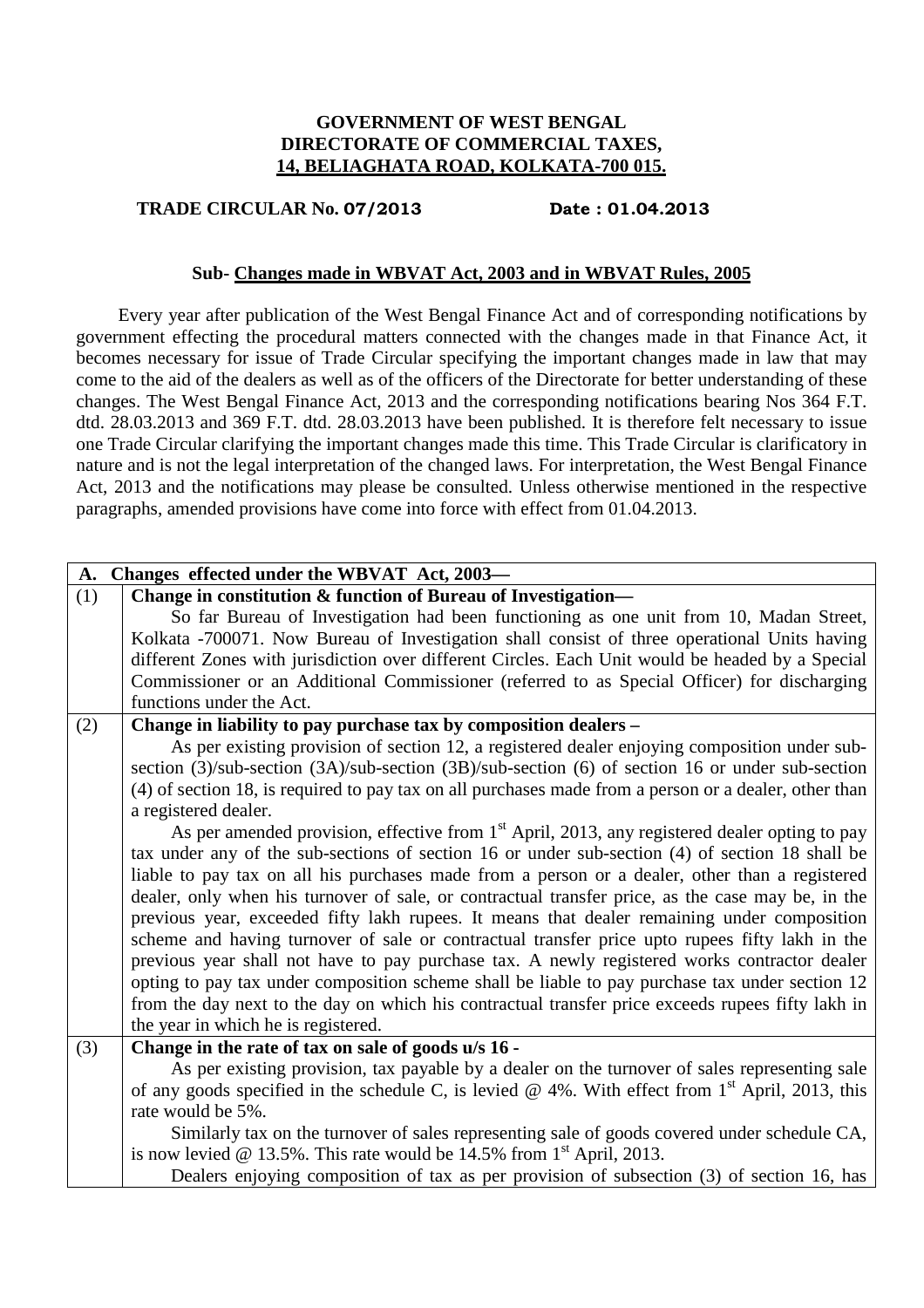| been paying tax at compounded rate of 0.25% on the turnover of sales. From 1 <sup>st</sup> April 2013, such<br>dealers may either pay tax at the rate of 0.25% of the total turnover of sales or a minimum fixed<br>amount of either Rs.7000/-, if his turnover in the previous year was upto Rs. 30 Lakh, or<br>Rs.12000/-, if his turnover in the previous year was above Rs 30 Lakh, as referred to in table<br>appended to sub-rule (3A) of rule 38 of the WB VAT rule. If a dealer prefers to exercise his<br>option to pay fixed amount, then he shall have to pay the fixed sum (depending on his turnover of<br>sales in the previous year) in one instalment along with Form 16.<br>A dealer opting to pay fixed amount shall not be required to maintain-books of account<br>prescribed u/r 87 but shall have to maintain those books generally required to be maintained under<br>the accepted accounting principles.<br>Option to pay tax at compounded rate once exercised for a year or part of a year is final and<br>irrevocable.<br>Change in the rate of tax under section 18-<br>(4)<br>As per amended provision valid from 1 <sup>st</sup> April, 2013 dealers opting for compounding of tax,<br>as per provision of subsection (4) of section 18, have to pay tax $@$ 3% of the aggregate amount<br>received or receivable in respect of intra-state works contract, in lieu of existing rate of 2%.<br>As per the amended provision, in case of works contract, applicable rate would be 5%<br>(instead of present 4%) if such goods represent those specified as declared goods and the ones<br>involved in printing of materials including lamination. In all other cases, such rate would be @ |
|-------------------------------------------------------------------------------------------------------------------------------------------------------------------------------------------------------------------------------------------------------------------------------------------------------------------------------------------------------------------------------------------------------------------------------------------------------------------------------------------------------------------------------------------------------------------------------------------------------------------------------------------------------------------------------------------------------------------------------------------------------------------------------------------------------------------------------------------------------------------------------------------------------------------------------------------------------------------------------------------------------------------------------------------------------------------------------------------------------------------------------------------------------------------------------------------------------------------------------------------------------------------------------------------------------------------------------------------------------------------------------------------------------------------------------------------------------------------------------------------------------------------------------------------------------------------------------------------------------------------------------------------------------------------------------------------------------------------------|
|                                                                                                                                                                                                                                                                                                                                                                                                                                                                                                                                                                                                                                                                                                                                                                                                                                                                                                                                                                                                                                                                                                                                                                                                                                                                                                                                                                                                                                                                                                                                                                                                                                                                                                                         |
|                                                                                                                                                                                                                                                                                                                                                                                                                                                                                                                                                                                                                                                                                                                                                                                                                                                                                                                                                                                                                                                                                                                                                                                                                                                                                                                                                                                                                                                                                                                                                                                                                                                                                                                         |
|                                                                                                                                                                                                                                                                                                                                                                                                                                                                                                                                                                                                                                                                                                                                                                                                                                                                                                                                                                                                                                                                                                                                                                                                                                                                                                                                                                                                                                                                                                                                                                                                                                                                                                                         |
|                                                                                                                                                                                                                                                                                                                                                                                                                                                                                                                                                                                                                                                                                                                                                                                                                                                                                                                                                                                                                                                                                                                                                                                                                                                                                                                                                                                                                                                                                                                                                                                                                                                                                                                         |
|                                                                                                                                                                                                                                                                                                                                                                                                                                                                                                                                                                                                                                                                                                                                                                                                                                                                                                                                                                                                                                                                                                                                                                                                                                                                                                                                                                                                                                                                                                                                                                                                                                                                                                                         |
|                                                                                                                                                                                                                                                                                                                                                                                                                                                                                                                                                                                                                                                                                                                                                                                                                                                                                                                                                                                                                                                                                                                                                                                                                                                                                                                                                                                                                                                                                                                                                                                                                                                                                                                         |
|                                                                                                                                                                                                                                                                                                                                                                                                                                                                                                                                                                                                                                                                                                                                                                                                                                                                                                                                                                                                                                                                                                                                                                                                                                                                                                                                                                                                                                                                                                                                                                                                                                                                                                                         |
|                                                                                                                                                                                                                                                                                                                                                                                                                                                                                                                                                                                                                                                                                                                                                                                                                                                                                                                                                                                                                                                                                                                                                                                                                                                                                                                                                                                                                                                                                                                                                                                                                                                                                                                         |
|                                                                                                                                                                                                                                                                                                                                                                                                                                                                                                                                                                                                                                                                                                                                                                                                                                                                                                                                                                                                                                                                                                                                                                                                                                                                                                                                                                                                                                                                                                                                                                                                                                                                                                                         |
|                                                                                                                                                                                                                                                                                                                                                                                                                                                                                                                                                                                                                                                                                                                                                                                                                                                                                                                                                                                                                                                                                                                                                                                                                                                                                                                                                                                                                                                                                                                                                                                                                                                                                                                         |
|                                                                                                                                                                                                                                                                                                                                                                                                                                                                                                                                                                                                                                                                                                                                                                                                                                                                                                                                                                                                                                                                                                                                                                                                                                                                                                                                                                                                                                                                                                                                                                                                                                                                                                                         |
|                                                                                                                                                                                                                                                                                                                                                                                                                                                                                                                                                                                                                                                                                                                                                                                                                                                                                                                                                                                                                                                                                                                                                                                                                                                                                                                                                                                                                                                                                                                                                                                                                                                                                                                         |
|                                                                                                                                                                                                                                                                                                                                                                                                                                                                                                                                                                                                                                                                                                                                                                                                                                                                                                                                                                                                                                                                                                                                                                                                                                                                                                                                                                                                                                                                                                                                                                                                                                                                                                                         |
|                                                                                                                                                                                                                                                                                                                                                                                                                                                                                                                                                                                                                                                                                                                                                                                                                                                                                                                                                                                                                                                                                                                                                                                                                                                                                                                                                                                                                                                                                                                                                                                                                                                                                                                         |
|                                                                                                                                                                                                                                                                                                                                                                                                                                                                                                                                                                                                                                                                                                                                                                                                                                                                                                                                                                                                                                                                                                                                                                                                                                                                                                                                                                                                                                                                                                                                                                                                                                                                                                                         |
|                                                                                                                                                                                                                                                                                                                                                                                                                                                                                                                                                                                                                                                                                                                                                                                                                                                                                                                                                                                                                                                                                                                                                                                                                                                                                                                                                                                                                                                                                                                                                                                                                                                                                                                         |
|                                                                                                                                                                                                                                                                                                                                                                                                                                                                                                                                                                                                                                                                                                                                                                                                                                                                                                                                                                                                                                                                                                                                                                                                                                                                                                                                                                                                                                                                                                                                                                                                                                                                                                                         |
|                                                                                                                                                                                                                                                                                                                                                                                                                                                                                                                                                                                                                                                                                                                                                                                                                                                                                                                                                                                                                                                                                                                                                                                                                                                                                                                                                                                                                                                                                                                                                                                                                                                                                                                         |
| 14.5% in place of 13.5%.                                                                                                                                                                                                                                                                                                                                                                                                                                                                                                                                                                                                                                                                                                                                                                                                                                                                                                                                                                                                                                                                                                                                                                                                                                                                                                                                                                                                                                                                                                                                                                                                                                                                                                |
| (5)<br>Claim of ITC under section 22 -                                                                                                                                                                                                                                                                                                                                                                                                                                                                                                                                                                                                                                                                                                                                                                                                                                                                                                                                                                                                                                                                                                                                                                                                                                                                                                                                                                                                                                                                                                                                                                                                                                                                                  |
| Sub-section (11) of section 22 has been omitted. As a result, availing of the input tax credit                                                                                                                                                                                                                                                                                                                                                                                                                                                                                                                                                                                                                                                                                                                                                                                                                                                                                                                                                                                                                                                                                                                                                                                                                                                                                                                                                                                                                                                                                                                                                                                                                          |
| or input tax rebate by a dealer registered under the Act is delinked with maintenance of registers,                                                                                                                                                                                                                                                                                                                                                                                                                                                                                                                                                                                                                                                                                                                                                                                                                                                                                                                                                                                                                                                                                                                                                                                                                                                                                                                                                                                                                                                                                                                                                                                                                     |
| and books of accounts, as referred to in section 63. Not that those books are not to be maintained                                                                                                                                                                                                                                                                                                                                                                                                                                                                                                                                                                                                                                                                                                                                                                                                                                                                                                                                                                                                                                                                                                                                                                                                                                                                                                                                                                                                                                                                                                                                                                                                                      |
| by a dealer. Only availing of input tax credit is delinked. Rule 87 is also amended accordingly.                                                                                                                                                                                                                                                                                                                                                                                                                                                                                                                                                                                                                                                                                                                                                                                                                                                                                                                                                                                                                                                                                                                                                                                                                                                                                                                                                                                                                                                                                                                                                                                                                        |
| Change in the system of granting registration including introduction of TATKHANIK<br>(6)                                                                                                                                                                                                                                                                                                                                                                                                                                                                                                                                                                                                                                                                                                                                                                                                                                                                                                                                                                                                                                                                                                                                                                                                                                                                                                                                                                                                                                                                                                                                                                                                                                |
| scheme-                                                                                                                                                                                                                                                                                                                                                                                                                                                                                                                                                                                                                                                                                                                                                                                                                                                                                                                                                                                                                                                                                                                                                                                                                                                                                                                                                                                                                                                                                                                                                                                                                                                                                                                 |
| As per existing provision, a dealer who intends to be registered voluntarily shall have to                                                                                                                                                                                                                                                                                                                                                                                                                                                                                                                                                                                                                                                                                                                                                                                                                                                                                                                                                                                                                                                                                                                                                                                                                                                                                                                                                                                                                                                                                                                                                                                                                              |
| effect a turnover of sales or contractual transfer price during a year exceeding fifty thousand                                                                                                                                                                                                                                                                                                                                                                                                                                                                                                                                                                                                                                                                                                                                                                                                                                                                                                                                                                                                                                                                                                                                                                                                                                                                                                                                                                                                                                                                                                                                                                                                                         |
| rupees.                                                                                                                                                                                                                                                                                                                                                                                                                                                                                                                                                                                                                                                                                                                                                                                                                                                                                                                                                                                                                                                                                                                                                                                                                                                                                                                                                                                                                                                                                                                                                                                                                                                                                                                 |
| As per amended provision, this limit of quantum of turnover of sales or of contractual                                                                                                                                                                                                                                                                                                                                                                                                                                                                                                                                                                                                                                                                                                                                                                                                                                                                                                                                                                                                                                                                                                                                                                                                                                                                                                                                                                                                                                                                                                                                                                                                                                  |
| transfer price may be waived by Commissioner by an order in writing on prayer of a dealer.                                                                                                                                                                                                                                                                                                                                                                                                                                                                                                                                                                                                                                                                                                                                                                                                                                                                                                                                                                                                                                                                                                                                                                                                                                                                                                                                                                                                                                                                                                                                                                                                                              |
| A new Tatkhanik scheme of registration has been introduced. As per amended provision of                                                                                                                                                                                                                                                                                                                                                                                                                                                                                                                                                                                                                                                                                                                                                                                                                                                                                                                                                                                                                                                                                                                                                                                                                                                                                                                                                                                                                                                                                                                                                                                                                                 |
| rule 6B, if the registering authority is satisfied that the applicant dealer is registered under the                                                                                                                                                                                                                                                                                                                                                                                                                                                                                                                                                                                                                                                                                                                                                                                                                                                                                                                                                                                                                                                                                                                                                                                                                                                                                                                                                                                                                                                                                                                                                                                                                    |
| Companies Act, 1956 or is registered for more than a year under the Sales Tax Law in another                                                                                                                                                                                                                                                                                                                                                                                                                                                                                                                                                                                                                                                                                                                                                                                                                                                                                                                                                                                                                                                                                                                                                                                                                                                                                                                                                                                                                                                                                                                                                                                                                            |
| State or under the Service Tax Law and has voluntarily paid security of rupees ten lakh                                                                                                                                                                                                                                                                                                                                                                                                                                                                                                                                                                                                                                                                                                                                                                                                                                                                                                                                                                                                                                                                                                                                                                                                                                                                                                                                                                                                                                                                                                                                                                                                                                 |
| (adjustable against his immediate future tax liability), then registration number shall be assigned                                                                                                                                                                                                                                                                                                                                                                                                                                                                                                                                                                                                                                                                                                                                                                                                                                                                                                                                                                                                                                                                                                                                                                                                                                                                                                                                                                                                                                                                                                                                                                                                                     |
| immediately and registration certificates shall be issued in dematerialized form within two                                                                                                                                                                                                                                                                                                                                                                                                                                                                                                                                                                                                                                                                                                                                                                                                                                                                                                                                                                                                                                                                                                                                                                                                                                                                                                                                                                                                                                                                                                                                                                                                                             |
| working days from the date of filing of application for registration or the date of payment of such                                                                                                                                                                                                                                                                                                                                                                                                                                                                                                                                                                                                                                                                                                                                                                                                                                                                                                                                                                                                                                                                                                                                                                                                                                                                                                                                                                                                                                                                                                                                                                                                                     |
| security, whichever is later.                                                                                                                                                                                                                                                                                                                                                                                                                                                                                                                                                                                                                                                                                                                                                                                                                                                                                                                                                                                                                                                                                                                                                                                                                                                                                                                                                                                                                                                                                                                                                                                                                                                                                           |
| Change in the provision of transporter's enrolment-<br>(7)<br>A transporter, carrier or transporting agent, including those who are already in possession of                                                                                                                                                                                                                                                                                                                                                                                                                                                                                                                                                                                                                                                                                                                                                                                                                                                                                                                                                                                                                                                                                                                                                                                                                                                                                                                                                                                                                                                                                                                                                            |
| a certificate of enrolment, shall have to make an application electronically for fresh certificate of                                                                                                                                                                                                                                                                                                                                                                                                                                                                                                                                                                                                                                                                                                                                                                                                                                                                                                                                                                                                                                                                                                                                                                                                                                                                                                                                                                                                                                                                                                                                                                                                                   |
| enrolment in Form 10 under section 25 to the appropriate enrolling authority authorized by the                                                                                                                                                                                                                                                                                                                                                                                                                                                                                                                                                                                                                                                                                                                                                                                                                                                                                                                                                                                                                                                                                                                                                                                                                                                                                                                                                                                                                                                                                                                                                                                                                          |
| Commissioner: -                                                                                                                                                                                                                                                                                                                                                                                                                                                                                                                                                                                                                                                                                                                                                                                                                                                                                                                                                                                                                                                                                                                                                                                                                                                                                                                                                                                                                                                                                                                                                                                                                                                                                                         |
| (i) firstly, by making such application electronically either under digital signature or without                                                                                                                                                                                                                                                                                                                                                                                                                                                                                                                                                                                                                                                                                                                                                                                                                                                                                                                                                                                                                                                                                                                                                                                                                                                                                                                                                                                                                                                                                                                                                                                                                        |
| it through the Directorate's website.                                                                                                                                                                                                                                                                                                                                                                                                                                                                                                                                                                                                                                                                                                                                                                                                                                                                                                                                                                                                                                                                                                                                                                                                                                                                                                                                                                                                                                                                                                                                                                                                                                                                                   |
| (ii) secondly, by sending by registered post or speed post, the application for certificate of                                                                                                                                                                                                                                                                                                                                                                                                                                                                                                                                                                                                                                                                                                                                                                                                                                                                                                                                                                                                                                                                                                                                                                                                                                                                                                                                                                                                                                                                                                                                                                                                                          |
| enrolment in Form 10 in paper form, generated from the computer after transmission of the                                                                                                                                                                                                                                                                                                                                                                                                                                                                                                                                                                                                                                                                                                                                                                                                                                                                                                                                                                                                                                                                                                                                                                                                                                                                                                                                                                                                                                                                                                                                                                                                                               |
| same electronically under clause (a), signed under and verified therein, along with proof of                                                                                                                                                                                                                                                                                                                                                                                                                                                                                                                                                                                                                                                                                                                                                                                                                                                                                                                                                                                                                                                                                                                                                                                                                                                                                                                                                                                                                                                                                                                                                                                                                            |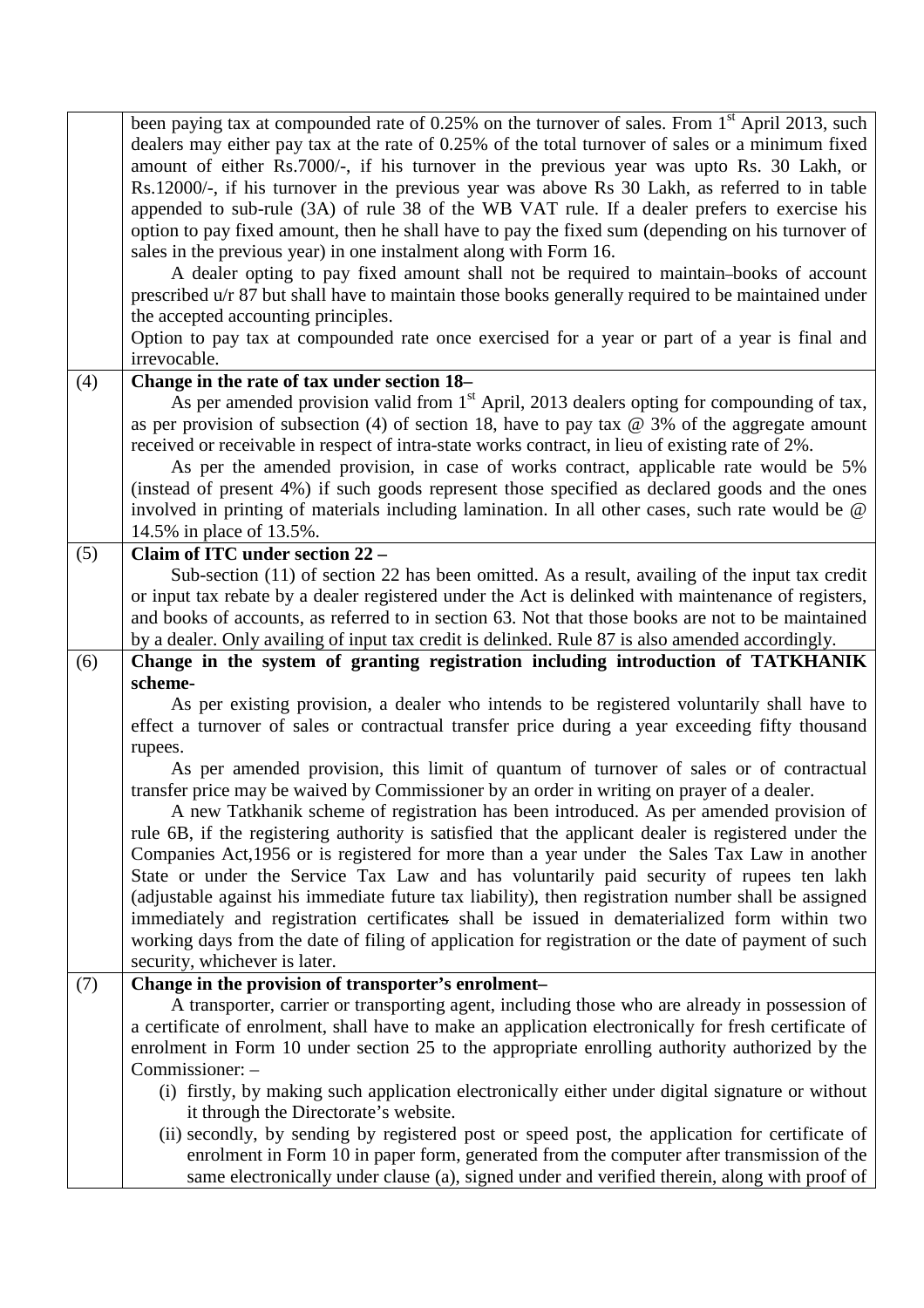payment of fees of one hundred rupees and such other documents within five days of making application for enrolment in Form 10 electronically.

However, Commissioner may allow a transporter, carrier, transporting agent or existing enrolment certificate holder, to apply for enrolment certificate or fresh enrolment certificate manually in Form 10.

Where the appropriate enrolling authority is satisfied that Form 10 submitted is properly filled in and is in order, he would issue a certificate of enrolment or fresh certificate of enrolment within five working days from the date of receipt of application.

Transporter, carrier, or transporting agent may obtain additional copies of enrolment certificates or fresh copy of enrolment certificate on payment of rupees one hundred for each copy of such certificate for displaying at conspicuous place of head office and each of his branch office or warehouse in West Bengal.

Such transporter, carrier, or transporting agent would mention enrolment number on every consignment note and goods receipt issued by him.

Sub section (2) of section 25 has also been amended. As per new provision penalty of a sum not exceeding one thousand rupees may be imposed for each month of default in making application for issue, or fresh issue of enrolment certificate, or for making application for amendment of enrolment certificate.

# (8) **Cancellation of certificate of enrolment–**

 As per existing provision of section 28A, certificate of enrolment granted to a transporter, carrier or transporting agent under subsection (1) of section 25 could be cancelled, if such transporter, carrier or transporting agent, has either discontinued his business or has ceased to exist. As per amended provision, certificate of enrolment granted to a transporter, carrier, or transporting agent may also be cancelled if such transporter, carrier or transporting agent has obtained such certificate on the basis of false documents or representation or has failed to comply with any requirement under section 66A, i.e, has failed to furnish any information or statement or record on demand for examination.

(9) **Amendment of section 30E–** 

As per existing provision of sub section (1A) of section 30E, if turnover of sale or contractual transfer price or both of registered dealer other than Public Limited Company, or Private Limited Company registered under the Companies Act,1956 exceeds rupees three crore in a year commencing from the year 2011-2012, such dealer had to submit within 31<sup>st</sup> December from the end of the year before the prescribed authority a Profit and Loss Account and Balance Sheet for such year along with the audit report in Form 88 from a Chartered Accountant or a Cost Accountant. As per amended provision, this limit of turnover of sales or contractual transfer of price or both, has been raised up to rupees five crore in a year. This amended provision will be applicable from the accounting year commencing from 01.04.2012 and the dealer shall have to file Form 88 and other connected documents for the first year within  $31<sup>st</sup>$  December, 2013.

As a result of such amendment in sub section (1A) of this section a dealer whose turnover of sales or contractual transfer price or both exceeds rupees one crore fifty lakh but does not exceed rupees five crore for any year commencing from 2012-2013, shall have to submit within  $31<sup>st</sup>$ December from the end of the year a copy of profit and loss account and Balance Sheet along with a self audit statement in Form 88A.

(10) **Penalty payable for failure to make payment electronically –** 

As per amended section 31 read with clause (c) of sub-rule (6) of rule 43 a registered dealer whose total payment of net tax or any other tax during 2010-11 was more than rupees two lakh is required to make payment of tax, interest, penalty or late fee electronically through the websites of Banks w.e.f. 01.04.2012, and as per clause (d) of that sub-rule any registered dealer whose total payment of net tax or any other tax for any period commencing on or after 01.04.2011 exceeds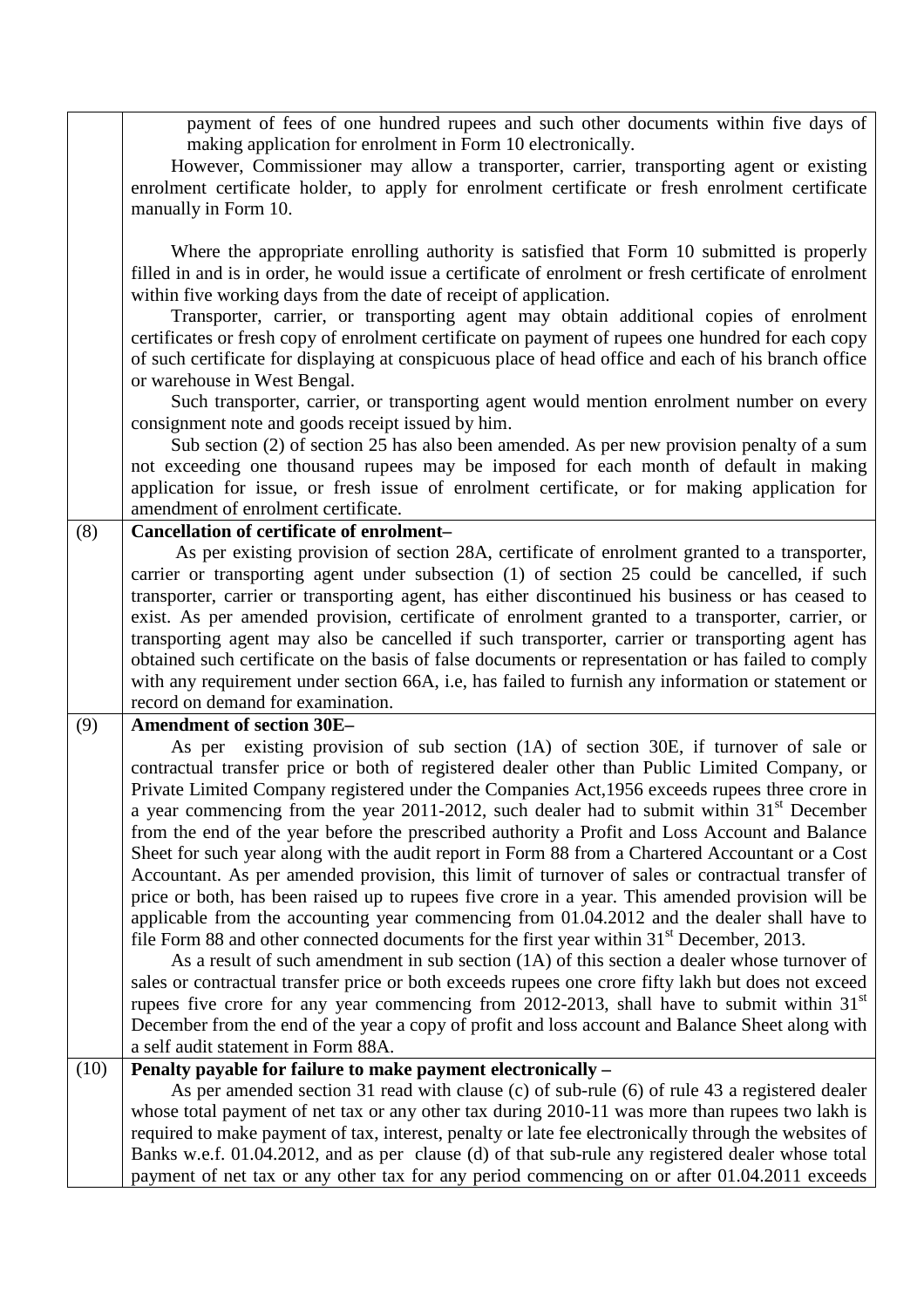|      | rupees two lakh is required to make payment of tax, interest, penalty or late fee electronically<br>through the websites of Banks from the first day of year immediately following such year. Section<br>31 has been renumbered and a new sub-section i.e, sub-section (2) is inserted to with retrospective<br>effect from 01.04.2012. As per sub-section $(2)$ of section 31 if a dealer, required to pay tax<br>electronically under sub-section (1), makes payment by any other means he has to pay a penalty<br>not exceeding rupees one thousand for each such payment. In terms of rule 43 penalty not<br>exceeding rupees three hundred may be imposed for each manual payment made by such<br>registered dealer after issue of show cause notice in Form 4P followed by a notice in Form 5P.                                                                                                                                                                                                                                                                                       |
|------|---------------------------------------------------------------------------------------------------------------------------------------------------------------------------------------------------------------------------------------------------------------------------------------------------------------------------------------------------------------------------------------------------------------------------------------------------------------------------------------------------------------------------------------------------------------------------------------------------------------------------------------------------------------------------------------------------------------------------------------------------------------------------------------------------------------------------------------------------------------------------------------------------------------------------------------------------------------------------------------------------------------------------------------------------------------------------------------------|
| (11) | Waiver of Late Fee / interest in some cases -<br>As per existing provisions of third proviso to sub-section (2) of section 32, a dealer who had<br>furnished a return beyond the prescribed date without making full payment of tax, interest and late<br>fee payable according to such return should be deemed to have delayed in furnishing that return<br>and was required to pay late fee up to the date of full payment or up to the date of assessment,<br>whichever was earlier.<br>After third proviso to sub-section (2) of section 32 three more provisos, fourth, fifth and<br>sixth, are inserted to w.e.f. 01.04.2013. As per amended provision of fourth proviso no late is                                                                                                                                                                                                                                                                                                                                                                                                   |
|      | payable as per third proviso if total amount of tax, interest and late fee paid in short does not<br>exceed rupees one thousand.<br>As per inserted provision of fifth proviso to above sub-section, where a dealer having his<br>principal place of business in sub-divisions of Darjeeling, Kalimpong and Kurseong of Darjeeling<br>District has not furnished returns for the period commencing from 01.04.2008 and ending on<br>30.06.2011, shall be allowed to furnish returns for such period on or before 30.06.2013 without<br>paying any interest and late fee.<br>At the same time it is also provided by inserted sixth proviso that no refund of interest or                                                                                                                                                                                                                                                                                                                                                                                                                    |
|      | late fee shall be made if any dealer mentioned in fifth proviso has already paid any interest or late<br>fee pertaining to the period from 01.04.2008 to 30.06.2011.                                                                                                                                                                                                                                                                                                                                                                                                                                                                                                                                                                                                                                                                                                                                                                                                                                                                                                                        |
| (12) | Waiver of interest payable under sub-section $(1)$ of section 33 in some cases –<br>As per amended provision i.e. second proviso to sub-section(1) of section 33, where a<br>dealer having his principal place of business in sub-divisions of Darjeeling, Kalimpong and<br>Kurseong of Darjeeling District furnishes returns for the period commencing from 01.04.2008 and<br>ending on 30.06.2011 on or before 30.06.2013, no interest shall be payable by him. But for any<br>contravention of fifth proviso to sub-section (2) of section 32, interest shall be payable as per law.                                                                                                                                                                                                                                                                                                                                                                                                                                                                                                     |
| (13) | Change made in provisions of tax deduction at source -<br>In the proviso to sub-section (1) of section 40 another item i.e. item no. (iii) has been<br>inserted to w.e.f. 01.04.2013. As per this inserted provision no deduction at source from payment<br>shall be made by a contractee where the amount mentioned in tax invoice, invoice or bill raised by<br>a contractor, either in a single transaction or in multiple transactions, relating to transfer of<br>property in goods in the execution of works contract during a complete year does not exceed<br>rupees ten thousand.<br>A new provision has been inserted i.e. sub-section (3A) w.e.f. 01.11.2012. As per this<br>inserted provision if a person who has sent a copy of account statement as per sub-section (3) of<br>section 40, discovers any omission or error he may send a revised statement within six months<br>beginning from the month immediately following the month in which such statement is to be sent.<br>If such revised statement shows greater amount of tax deducted, than what was shown in the |
|      | original statement, it shall be accompanied by a receipt showing payment of the extra amount of<br>deducted tax.<br>Provisions of rule 46XA have been amended w.e.f. 01.04.2013. As per the revised<br>provisions the rates of tax to be deducted at source have been increased from two per centum to<br>three per centum where the contractor is a registered dealer and from four per centum to five per<br>centum where the contractor is other than a registered dealer.                                                                                                                                                                                                                                                                                                                                                                                                                                                                                                                                                                                                               |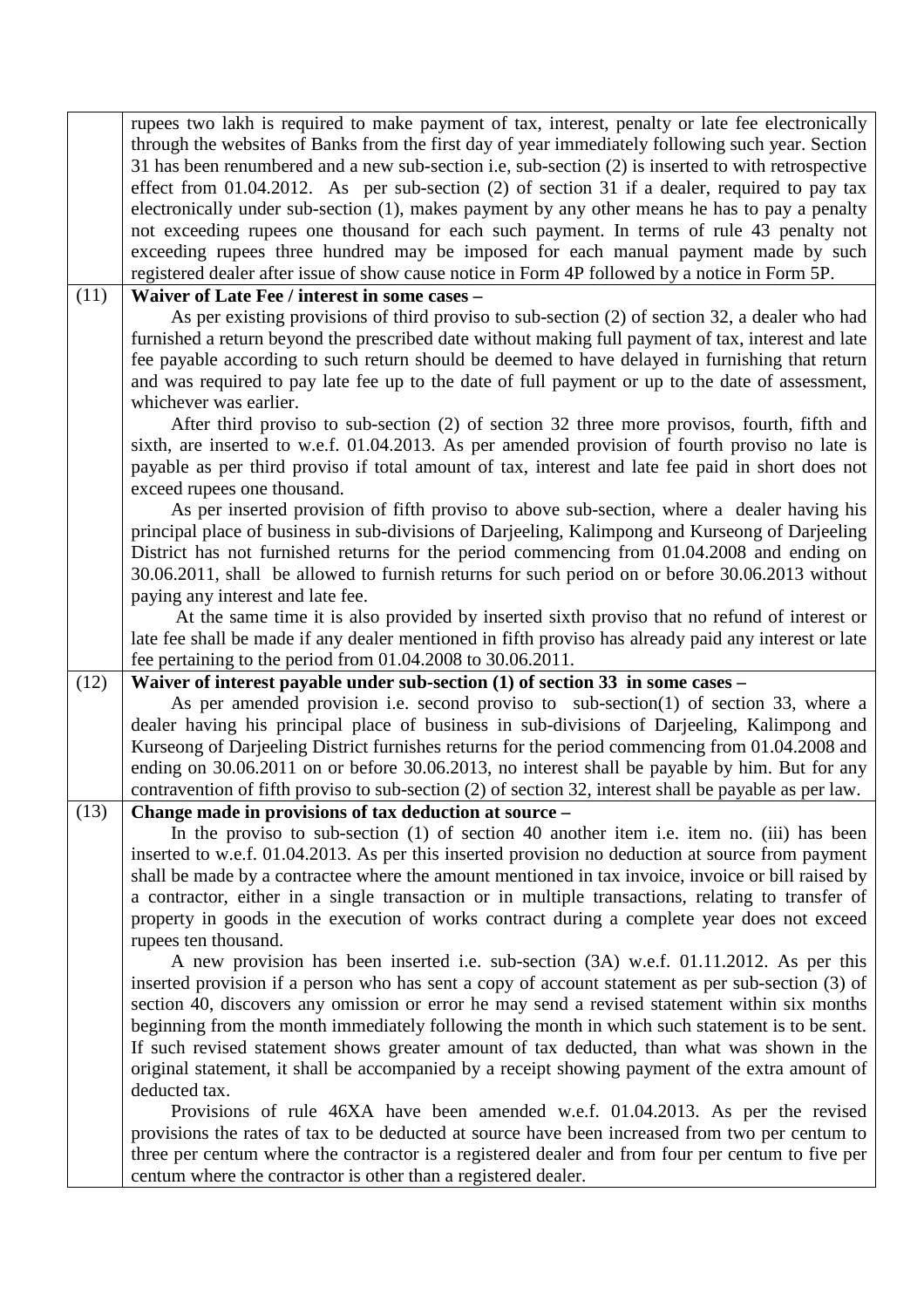| (14) | Changes made in provisions of Special Audit of dealers -                                                                       |
|------|--------------------------------------------------------------------------------------------------------------------------------|
|      | The existing provision of sub-section (2) of section 43A has been substituted w.e.f                                            |
|      | 01.04.2013. As per new provision, the special audit may be made for any period or part thereof                                 |
|      | within six years from the end of the year to which such period relates even if assessment as per                               |
|      | return u/s 47, deemed assessment u/s 47A and summary assessment u/s 47AA have already been                                     |
|      | completed for that period or part thereof.                                                                                     |
|      | After sub-section (2) of section 43A another sub-section i.e. sub-section (3) has been                                         |
|      | inserted w.e.f. 01.04.2013. As per this new provision, the provisions of sub-section (3) and sub-                              |
|      | section (5A), of section 43 shall apply <i>mutatis mutandis</i> in respect of special audit also.                              |
|      | To implement this amended provision the connected rule 54A has also been amended w.e.f.                                        |
|      | 01.04.2013. Sub-rule (5) to rule 54A has been substituted. As per this substituted provision of sub-                           |
|      | rule $(5)$ the provisions of sub-rule $(7)$ , sub-rule $(7A)$ and sub-rule $(7B)$ of rule 54, so far not                       |
|      | inconsistent with the provisions of section 43A and rule 54A, shall, <i>mutatis mutandis</i> , apply in                        |
|      | respect of Special Audit also. It implies that the preparation of an audit report and preparation of                           |
|      | computation sheet in Form-27 shall be made in the same manner as is done in case of audit under                                |
|      | section 43. The follow up actions will also remain same.                                                                       |
| (15) | Changes made in provisions of assessment, after giving notice to a registered dealer, which                                    |
|      | will be applicable for the assessment periods to be taken up for assessment on or after                                        |
|      | 01.04.2013 subject to restrictions contained in sub-section $(1A)$ of section 46 –                                             |
|      | The existing provisions of assessment of a registered dealer which commences after giving                                      |
|      | notice to that dealer have undergone thorough change. Sub-section (1) of section 46 has been                                   |
|      | substituted entirely. As per amended sub-section (1), assessment of net tax or any other tax                                   |
|      | payable or net tax credit may be made to the best of judgement of the officer assessing a dealer                               |
|      | after giving notice to the registered dealer, where –                                                                          |
|      | (a) no return has been furnished by that registered dealer for all or any of the return periods of                             |
|      | such year or part thereof; or                                                                                                  |
|      | (b) the commissioner deems it fit and proper to assess the registered dealer, as he is <i>prima facie</i>                      |
|      | satisfied that there has been short payment of net tax or excess claim of net tax credit by                                    |
|      | such dealer, or that the State Government has suffered loss of revenue on account of such                                      |
|      | dealer, or for any other reason to be recorded in writing, including for the purpose of refund                                 |
|      | of tax.                                                                                                                        |
|      |                                                                                                                                |
|      | But assessment shall not be made in the following cases:-                                                                      |
|      | $(1)$ The period for which a provisional assessment is made under sub-section $(2)$ of section 45                              |
|      | but has not been revoked under sub-section (3) or (4) of that section, or appeal is pending                                    |
|      | under section 84 or application for revision is pending under section 87 or section 87A, in                                    |
|      | respect of such provisional assessment. Provided that if on appeal or revision, a                                              |
|      | provisional assessment order under section 45 in respect of a year or a return period is set                                   |
|      | aside with a direction to make fresh assessment, that fresh assessment shall be done under<br>sub-section $(1)$ of section 46; |
|      |                                                                                                                                |
|      | (2) The return period for which a notice under sub-section (2) of section 43 has been issued                                   |
|      | for audit of accounts, registers and documents of the dealer for a period containing that                                      |
|      | return period;<br>(3) Where the audit report and the computation sheet arising out of audit under section 43 are               |
|      | deemed to be an order of assessment and demand notice, respectively, under sub-section                                         |
|      | 5A of that section.;                                                                                                           |
|      | (4) Where in respect of any return period starting on or after 01.04.2010 assessment under the                                 |
|      | CST Act, 1956 is required to be made only for non-furnishing of declaration<br><sub>or</sub>                                   |
|      | certificates prescribed under the said Act, and the Commissioner deems it fit and proper                                       |
|      | not to make such assessment; and                                                                                               |
|      | (5) Where the Commissioner deems it fit and proper not to make such assessment for any                                         |
|      |                                                                                                                                |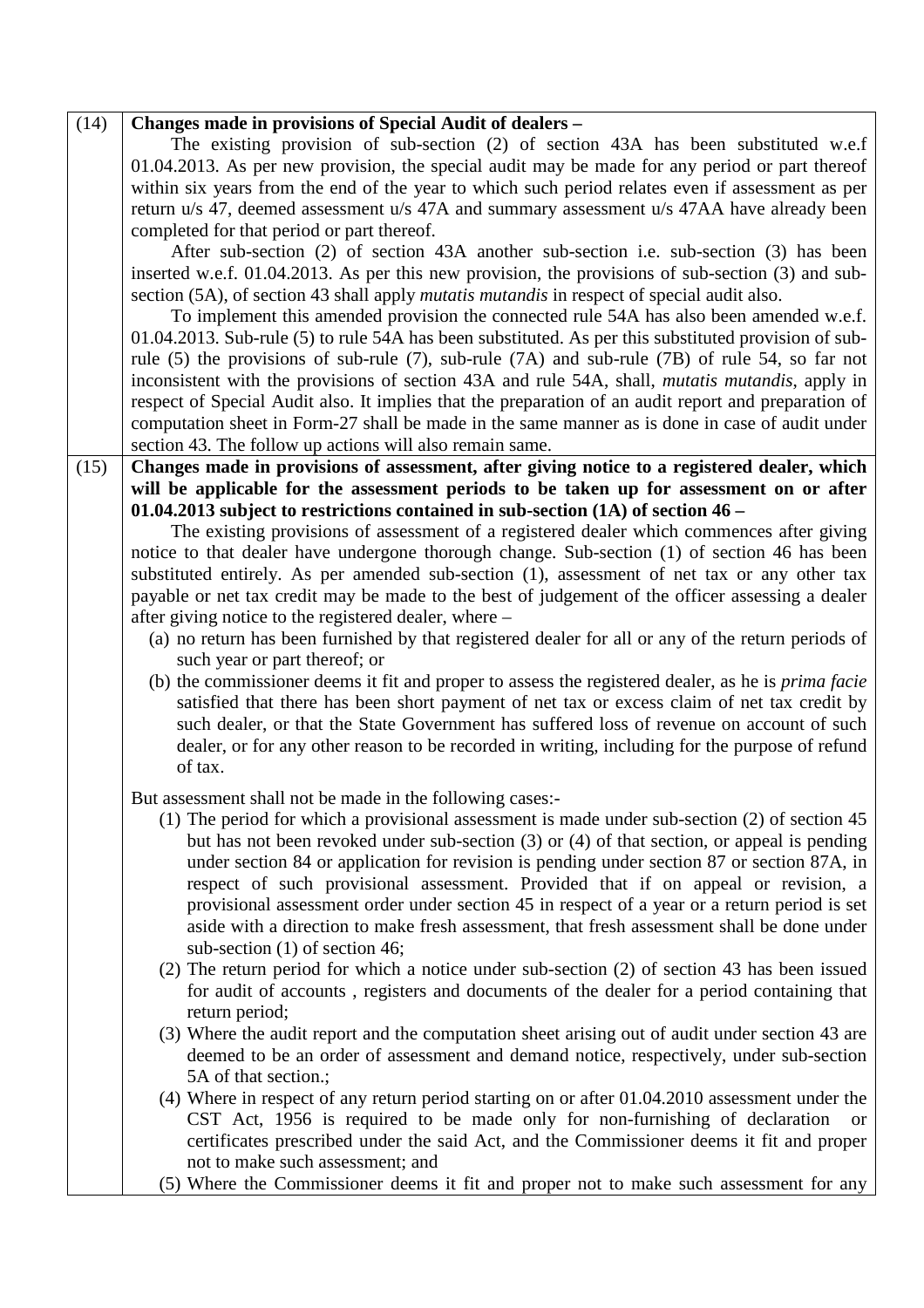|      | period starting from 01.04.2010 in respect of a registered dealer who has closed his<br>business.                                                                                                                                                                                                                                                                                                                                                                                                                                                                                                                                  |
|------|------------------------------------------------------------------------------------------------------------------------------------------------------------------------------------------------------------------------------------------------------------------------------------------------------------------------------------------------------------------------------------------------------------------------------------------------------------------------------------------------------------------------------------------------------------------------------------------------------------------------------------|
|      | Sub-section (1A) of section 46 has been inserted to w.e.f. 01.04.2013. As per this new<br>provision nothing in sub-section (1) shall be construed to restrict the power of the Commissioner<br>or any assessing officer to make an assessment under section 46 in respect of any return period<br>ending on or before 31.03.2012 where the proceeding for such assessment, or for audit under<br>section 43 for such period, is or has been initiated on or before 30.06.2013.                                                                                                                                                     |
| (16) | Relaxation made in the period of making assessment of dealers of Darjeeling, Kalimpong                                                                                                                                                                                                                                                                                                                                                                                                                                                                                                                                             |
|      | and Kurseong sub-divisions of Darjeeling District-                                                                                                                                                                                                                                                                                                                                                                                                                                                                                                                                                                                 |
|      | The dealers, having their principal place of business in sub-divisions of Darjeeling,<br>Kalimpong and Kurseong of Darjeeling District, who have not furnished returns for the period<br>commencing from 01.04.2008 and ending on 30.06.2011 are allowed under the fifth proviso to<br>sub-section (2) of section 32 to furnish returns on or before 30.06.2013. Assessment for such<br>dealers for such periods may be made, as per provision of seventh proviso to sub-section (1) of<br>section 49, on or before 31.12.2013.                                                                                                    |
| (17) | Modalities of filing revision petition challenging an order passed by the appellate forum to                                                                                                                                                                                                                                                                                                                                                                                                                                                                                                                                       |
|      | be constituted by Commissioner-<br>As per provisions of first proviso to sub-section (1) of section 84 the appellate forum to be<br>constituted by the Commissioner will hear appeal cases where dispute amount is in excess of<br>rupees twenty lakh.                                                                                                                                                                                                                                                                                                                                                                             |
|      | After second proviso to sub-section (1) of section 87 another proviso i.e. third proviso is<br>inserted w.e.f. 01.04.2013. In that proviso the modalities of filing revision petition before the<br>Appellate and Revisional Board challenging an order passed by the appellate forum, have been<br>laid down. As per this new provision no order of the appellate forum shall be revised by the Board<br>unless the applicant produces documents relating to proof of payment of ten per centum of<br>disputed amount or rupees five lakh, whichever is less, besides proof of payment of admitted tax,<br>interest and late fee. |
| (18) | Provision for review under section 88 of an order passed by Fast Track Revisional Authority                                                                                                                                                                                                                                                                                                                                                                                                                                                                                                                                        |
|      | or appellate forum -                                                                                                                                                                                                                                                                                                                                                                                                                                                                                                                                                                                                               |
|      | A new proviso to section 88 has been inserted w.e.f. 01.04.2012 after the first proviso. As<br>per this new proviso Fast Track Revisional Authority or the appellate forum or any similar<br>authority to whom the matter would be assigned by Commissioner, may review either on its own<br>motion or upon application any order passed by the Fast Track Revisional Authority or by the<br>appellate forum.                                                                                                                                                                                                                      |
| (19) | Change in rate of tax applicable for goods covered in Schedule C –<br>The existing rate of tax for Schedule C goods is $4\%$ . This rate has been increased to $5\%$<br>w.e.f. 01.04.2013                                                                                                                                                                                                                                                                                                                                                                                                                                          |
| (20) | Change in rate of tax applicable for goods covered in Schedule CA -<br>The existing rate of tax for Schedule CA goods is 13.5%. This rate has been increased to<br>14.5% w.e.f. 01.04.2013.                                                                                                                                                                                                                                                                                                                                                                                                                                        |
| (21) | Change of rate of tax in Schedule D goods -<br>The existing rate of tax applicable on chewing tobacco, and pan masala of any type, when<br>sold in a packaged condition is 20%. Similarly the present rate applicable on cigar, cheroot and<br>cigarettes is also 20%. But from 01.04.2013 the rate applicable for both categories of goods is<br>25%. For all other items rate remains at 14.5%.                                                                                                                                                                                                                                  |
| В.   | Changes effected in W.B.V.A.T. Rules, 2005.                                                                                                                                                                                                                                                                                                                                                                                                                                                                                                                                                                                        |
| (1)  | Conditions for claiming ITC on deemed purchase from sub-contractor -                                                                                                                                                                                                                                                                                                                                                                                                                                                                                                                                                               |
|      | Clause (ca) of sub-rule (1) of rule 20 has undergone some change. After this change, a<br>contractor is not entitled to claim ITC on tax paid by him to registered sub-contractor for the work                                                                                                                                                                                                                                                                                                                                                                                                                                     |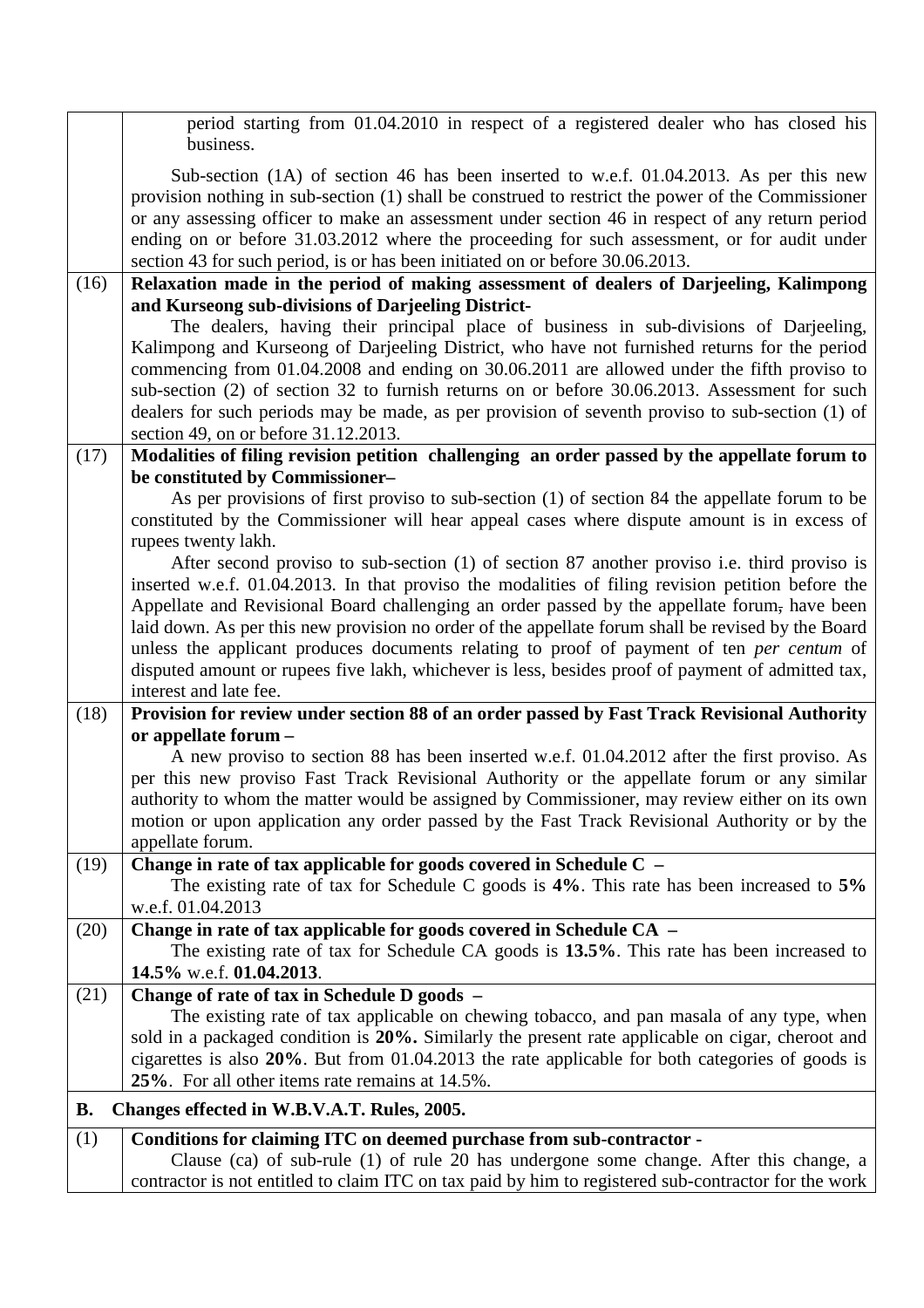|     | done by the sub-contractor only when the contractor claims deduction under section $18(2)(c)$ . The                                                                                      |
|-----|------------------------------------------------------------------------------------------------------------------------------------------------------------------------------------------|
|     | amendment is effective from 01.04.2005. In other words, when a works-contract is executed                                                                                                |
|     | through a registered sub-contractor, the main contractor has the option to pay tax on total                                                                                              |
|     | contractual transfer price and claim input tax credit on the deemed purchase from such sub-                                                                                              |
|     | contractor. But if he claims deduction under section $18(2)(c)$ for payment to sub-contractor, no                                                                                        |
|     | input tax credit will be available.                                                                                                                                                      |
| (2) | Facilities of making tax free purchase once availed of by CSD Canteen is withdrawn-                                                                                                      |
|     | CSD or Regimental or Unit run Canteen in West Bengal was not allowed to make tax free                                                                                                    |
|     | purchase of goods from local registered dealers since 01.11.2009. Now the relevant rule 26C is                                                                                           |
|     | omitted permanently and so sales to such canteen remain taxable.                                                                                                                         |
| (3) | Exemption of sale of pre-used motor vehicle under section $16(1)(c)$ -                                                                                                                   |
|     | Rule 26K which was omitted on 01.04.2012 has again come into operation. This rule was in                                                                                                 |
|     | operation upto 31.03.2012 when dealer making sale of pre-used car could claim reduction in                                                                                               |
|     |                                                                                                                                                                                          |
|     | turnover upto 50%. This time the scope is made wide enough to include sale of pre-used motor                                                                                             |
|     | vehicle w.e.f. 01.04.2013 in place of earlier scheme for pre-used motor car only.                                                                                                        |
| (4) | Restriction withdrawn on sale of tea through broker member of Tea Auction Committee etc                                                                                                  |
|     | under private treaty sale -                                                                                                                                                              |
|     | Sub rule (2) of rule 27 makes it mandatory that for making sale of tea through broker                                                                                                    |
|     | member of Tea Auction Committee etc under private treaty sale and thereby for claiming                                                                                                   |
|     | exemption $u/s$ 16(1)(c) a dealer was required to manufacture tea in the state of West Bengal. Now                                                                                       |
|     | this restriction is withdrawn and that too with retrospective effect from 01.04.2005 so that goods                                                                                       |
|     | resold or brought on stock transfer are also covered.                                                                                                                                    |
| (5) | Repairing of motor vehicle etc has come within special slab rate u/r 30(2) -                                                                                                             |
|     | Till date dealer undertaking repairing of motor vehicle was considered under serial no. 21 of                                                                                            |
|     | the TABLE appended to rule 30(2) for computation his tax liability. Now one new serial i.e serial                                                                                        |
|     | no. 20A is introduced. The dealer is now better placed so far 5% rate slab is concerned.<br>Goods supplied by a principal to the contractor for execution of a particular works contract |
| (6) | may be supported by a certificate containing certain particulars-                                                                                                                        |
|     | Rule 30B has been amended. Goods supplied by a principal to the contractor for execution of                                                                                              |
|     | a particular contract and for which deduction is claimed under this rule by the contractor may be                                                                                        |
|     | certified by the principal by issue of a certificate containing description of goods purchased with                                                                                      |
|     | quantity, invoice number with date, amount of tax, name of the selling dealer with address and                                                                                           |
|     | TIN.                                                                                                                                                                                     |
| (7) | How a dealer will file return electronically in the current year when his turnover of sale in                                                                                            |
|     | the previous year was below Rs. 5 crores.-                                                                                                                                               |
|     | Rule 34A is amended which has come into force from the return period due to be filed from                                                                                                |
|     | 01.04.2013 onwards. As per this amended provision, a dealer having turnover of sales upto Rs.1                                                                                           |
|     | crore for the previous year is allowed to file his digitally signed return for each quarter within 15                                                                                    |
|     | more days from the end of due date, provided payment is made by him electronically. Similarly                                                                                            |
|     | dealer having turnover of sales exceeding Rs.1 crore but upto Rs.5 crores for the previous year is                                                                                       |
|     | allowed to file his digitally signed return for each quarter within 7 more days from the end of due                                                                                      |
|     | date, provided payment is made by him electronically. Hard copy of return needs not be filed in                                                                                          |
|     | such cases.                                                                                                                                                                              |
| (8) | Stock transfer advise may also be carried by a vehicle owner when consignment of goods are                                                                                               |
|     | transported from one place in West Bengal to another place in West Bengal or from one                                                                                                    |
|     | place in West Bengal to another place outside West Bengal -                                                                                                                              |
|     | Rule 107 and rule 108 have been amended. When a consignment of goods is carried by a                                                                                                     |
|     | vehicle owner and the consignment is transported as stock transfer, the vehicle owner shall have                                                                                         |
|     | to carry with the consignment of goods one forwarding note or challan in duplicate along with two                                                                                        |